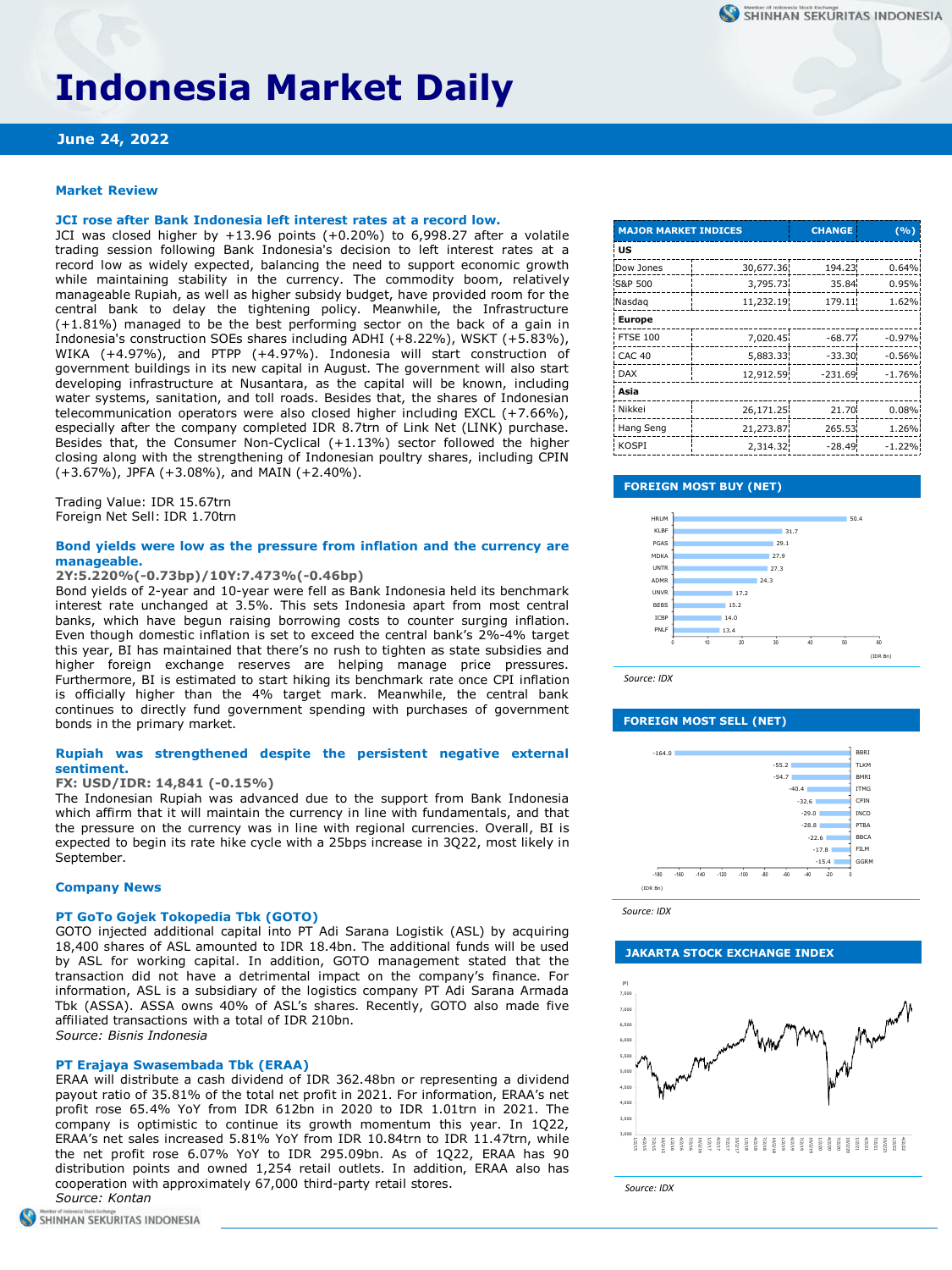**AISA plans to buy back bonds with a value of IDR 37.18bn.** The buybacks were carried out on debt securities issued as part of the TPS Food Bonds I 2013 worth IDR 6.31bn, TPS Foods Sukuk Ijarah I 2013 with a value of IDR 3.15bn, as well as the TPS Food Sukuk Ijarah II 2016 valued at 27.71bn. The repurchase is carried out with the aim of paying off all bonds that are still outstanding. The maximum of funds that will be used to pay the principal of the bonds is IDR 36.07bn, and also the principal from the capitalization interest of IDR 1.11bn, as well as the interest of IDR 359.48mn. AISA also plans to withdraw a syndicated loan with a ceiling of up to USD 350mn and an additional option of up to USD 100mn from domestic banks. For this loan, the company will provide collateral in the form of assets with a minimum value of IDR 757bn with a plan to provide guarantees of at least IDR 3.66trn.

**Pefindo has assigned its "idA-" rating to PT Bank Pembangunan Daerah Sulawesi Tengah (Bank Sulteng).** The outlook for the corporate rating is "stable". The rating reflects Bank Sulteng's captive market in Central Sulawesi, strong capitalization, and above-average asset quality. However, the rating is constrained by its concentrated funding source and intense competition in the productive loan segment. The rating may be raised if Bank Sulteng significantly strengthens its market position and funding structure while maintaining its financial performance on a sustained basis. Conversely, the rating may be lowered if its financial indicators deteriorate significantly, or its market presence declines substantially.

| <b>INDONESIA GOVERNMENT BOND YIELD</b> |                   |                   |          |              |
|----------------------------------------|-------------------|-------------------|----------|--------------|
| Tenor                                  | Last $(\% )$      | Previous (%)      | Change   | Change (bps) |
| 1.0                                    | 4.30 <sub>1</sub> | 4.31              | $-0.018$ | $-1.780$     |
| 2.0                                    | 5.22              | 5.26              | $-0.039$ | $-3.860$     |
| 3.0                                    | 5.90 <sup>1</sup> | $5.95^{\dagger}$  | $-0.052$ | $-5.230$     |
| 4.0                                    | 6.39              | 6.45              | $-0.059$ | $-5.890$     |
| $\frac{1}{2}$ 5.0                      | 6.75              | 6.81              | $-0.060$ | $-6.020$     |
| 6.0                                    | 7.01              | 7.07              | $-0.058$ | $-5.780$     |
| 7.0                                    | 7.19 <sup>1</sup> | 7.24 <sup>1</sup> | $-0.053$ | $-5.290$     |
| 8.0                                    | 7.32 <sub>1</sub> | 7.37              | $-0.047$ | $-4.710$     |
| 9.0                                    | 7.41              | 7.45              | $-0.041$ | $-4.090$     |
| 10.0                                   | 7.47              | 7.51              | $-0.035$ | $-3.490$     |
| 15.0                                   | 7.59 <sup>1</sup> | 7.61              | $-0.014$ | $-1.410$     |
| 20.0                                   | 7.61              | 7.61              | $-0.006$ | $-0.650$     |
| 30.0                                   | 7.61              | 7.61              | $-0.004$ | $-0.390$     |

| <b>BENCHMARK PRICE</b> |           |                   |               |              |
|------------------------|-----------|-------------------|---------------|--------------|
| Series                 | Yield (%) | Change (bps)      | Price $(\% )$ | Change (bps) |
| FR0090 (5Y)            | 6.562     | $-8.65$           | 94.14         | 34.23        |
| FR0091 (10Y)           | 7.384     | $-8.85^{\dagger}$ | 93.03         | 58.22        |
| FR0093 (15Y)           | 7.321     | $-4.67$           | 91.45         | 39.68        |
| FR0092 (20Y)           | 7.237     | $-5.95$           | 98.83         | 61.52        |

## **INDONESIA GOVERNMENT BOND YIELD CURVE**



*Source: PHEI*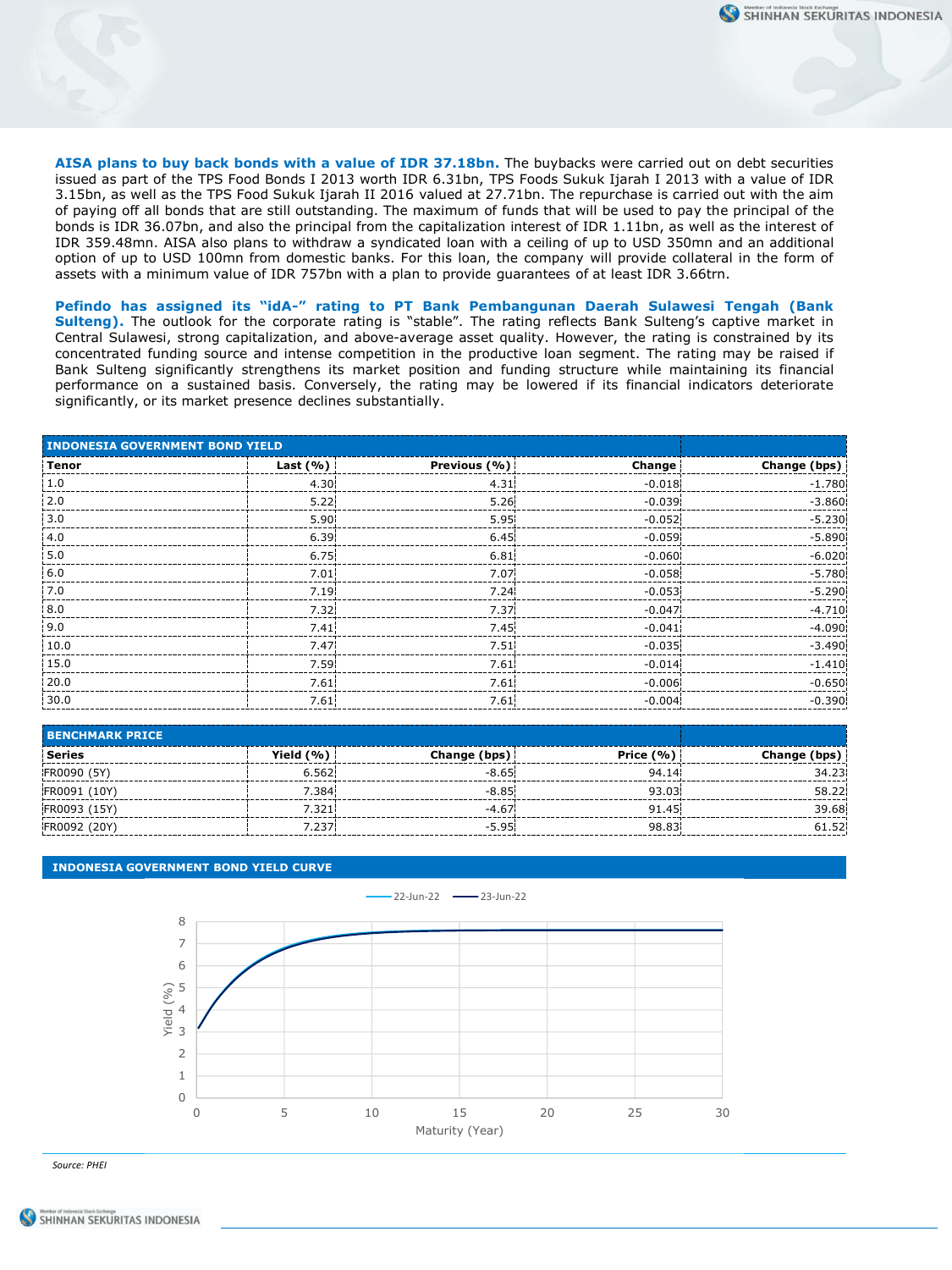|                     |                | Government Bond Valuation (NSS) based on Closing Price: 23-June-22 |              |                    |                          |                         |              |                     |
|---------------------|----------------|--------------------------------------------------------------------|--------------|--------------------|--------------------------|-------------------------|--------------|---------------------|
| <b>Series</b>       | Tenor          | Coupon                                                             | <b>YTM</b>   | <b>Yield Curve</b> | Spread to yield<br>Curve | <b>Mod Dur</b><br>(Mid) | Convexity    | <b>Trading Idea</b> |
| FR61                | N/A            | N/A                                                                | N/A          | N/A                | N/A                      | N/A                     | N/A          | N/A                 |
| <b>FR35</b>         | N/A            | N/A                                                                | N/A          | N/A                | N/A                      | N/A                     | N/A          | N/A                 |
| FR43                | 0.06           | 10.25                                                              | 3.73         | $-2.13$            | 5.86                     | 0.05                    | 0.00         | Under value         |
| FR63                | 0.89           | 5.63                                                               | 3.97         | 3.62               | 0.35                     | 0.85                    | 0.01         | Neutral             |
| <b>FR46</b>         | 1.06           | 9.50                                                               | 4.38         | 4.12               | 0.26                     | 0.96                    | 0.01         | Neutral             |
| <b>FR39</b>         | 1.14           | 11.75                                                              | 4.49         | 4.33               | 0.16                     | 1.03                    | 0.02         | Neutral             |
| <b>FR70</b>         | 1.73           | 8.38                                                               | 5.10         | 5.33               | $-0.23$                  | 1.56                    | 0.03         | Neutral             |
| <b>FR77</b>         | 1.89           | 8.13                                                               | 5.15         | 5.52               | $-0.37$                  | 1.73                    | 0.04         | Neutral             |
| FR44                | 2.23           | 10.00                                                              | 5.45         | 5.82               | $-0.37$                  | 1.95                    | 0.05         | Neutral             |
| FR81                | 2.98           | 6.50                                                               | 5.78         | 6.25               | $-0.47$                  | 2.67                    | 0.09         | Neutral             |
| <b>FR40</b>         | 3.23           | 11.00                                                              | 6.07         | 6.36               | $-0.29$                  | 2.67                    | 0.09         | Neutral             |
| <b>FR84</b>         | 3.65           | 7.25                                                               | 6.36         | 6.50               | $-0.14$                  | 3.09                    | 0.12         | Neutral             |
| <b>FR86</b>         | 3.81           | 5.50                                                               | 6.28         | 6.55               | $-0.27$                  | 3.33                    | 0.13         | Neutral             |
| <b>FR37</b>         | 4.23           | 12.00                                                              | 6.56         | 6.66               | $-0.10$                  | 3.31                    | 0.14         | Neutral             |
| <b>FR56</b>         | 4.23           | 8.38                                                               | 6.31         | 6.66               | $-0.35$                  | 3.48                    | 0.15         | Neutral             |
| <b>FR90</b>         | 4.81           | 5.13                                                               | 6.55         | 6.78               | $-0.22$                  | 4.12                    | 0.20         | Neutral             |
| <b>FR59</b>         | 4.89           | 7.00                                                               | 6.57         | 6.79               | $-0.22$                  | 4.06                    | 0.20         | Neutral             |
| FR42                | 5.06           | 10.25                                                              | 6.91         | 6.82               | 0.09                     | 3.84                    | 0.19         | Neutral             |
| <b>FR47</b>         | 5.65           | 10.00                                                              | 6.90         | 6.91               | $-0.01$                  | 4.25                    | 0.23         | Neutral             |
| FR64                | 5.89           | 6.13                                                               | 6.96         | 6.94               | 0.02                     | 4.80                    | 0.28         | Neutral             |
| FR71                | 6.73           | 9.00                                                               | 7.25         | 7.04               | 0.21                     | 4.96                    | 0.32         | Neutral             |
| <b>FR78</b>         | 6.89           | 8.25                                                               | 7.27         | 7.06               | 0.21                     | 5.19                    | 0.34         | Neutral             |
| <b>FR52</b>         | 8.15           | 10.50                                                              | 7.43         | 7.17               | 0.26                     | 5.50                    | 0.40         | Neutral             |
| <b>FR82</b>         | 8.23           | 7.00                                                               | 7.32         | 7.18               | 0.14                     | 6.02                    | 0.46         | Neutral             |
| <b>FR87</b>         | 8.65           | 6.50                                                               | 7.37         | 7.21               | 0.17                     | 6.29                    | 0.50         | Neutral             |
| <b>FR85</b>         | 8.81           | 7.75                                                               | 7.30         | 7.22               | 0.08                     | 6.25                    | 0.50         | Neutral             |
| <b>FR73</b>         | 8.89           | 8.75                                                               | 7.50         | 7.22               | 0.27                     | 6.17                    | 0.49         | Neutral             |
| <b>FR54</b>         | 9.06           | 9.50                                                               | 7.51         | 7.24               | 0.27                     | 5.99                    | 0.48         | Neutral             |
| FR91                | 9.81           | 6.38                                                               | 7.39         | 7.28               | 0.11                     | 6.98                    | 0.62         | Neutral             |
| <b>FR58</b>         | 9.98           | 8.25                                                               | 7.42         | 7.29               | 0.13                     | 6.80                    | 0.60         | Neutral             |
| <b>FR74</b>         | 10.15          | 7.50                                                               | 7.55         | 7.30               | 0.25                     | 6.82                    | 0.62         | Neutral             |
| <b>FR65</b>         | 10.89          | 6.63                                                               | 7.49         | 7.34               | 0.15                     | 7.47                    | 0.72         | Neutral             |
| <b>FR68</b>         | 11.73          | 8.38                                                               | 7.67         | 7.38               | 0.29                     | 7.35                    | 0.74         | Neutral             |
| <b>FR80</b>         | 12.98          | 7.50                                                               | 7.55         | 7.44               | 0.11                     | 8.17                    | 0.90         | Neutral             |
| <b>FR72</b>         | 13.89          | 8.25                                                               | 7.79         | 7.47               | 0.32                     | 8.22                    | 0.94         | Neutral             |
| <b>FR88</b>         | 13.98          | 6.25                                                               | 7.48         | 7.48               | 0.00                     | 8.88                    | 1.06         | Neutral             |
| <b>FR45</b>         | 14.89          | 9.75                                                               | 7.55         | 7.51               | 0.04                     | 8.33                    | 0.99         | Neutral             |
| FR75                | 15.89          | 7.50                                                               | 7.64         | 7.54               | 0.10                     | 9.07                    | 1.16         | Neutral             |
| <b>FR50</b>         | 16.06          | 10.50                                                              | 7.80         | 7.55               | 0.25                     | 8.24                    | 1.02         | Neutral             |
| <b>FR79</b>         | 16.81          | 8.38                                                               | 7.82         | 7.57               | 0.25                     | 9.00                    | 1.18         | Neutral             |
| <b>FR83</b>         | 17.81          | 7.50                                                               | 7.64         | 7.60               | 0.03                     | 9.54                    | 1.33         | Neutral             |
|                     |                |                                                                    |              |                    |                          |                         |              |                     |
| <b>FR57</b>         | 18.89          | 9.50                                                               | 7.88         | 7.63               | 0.25                     | 9.31                    | 1.31         | Neutral             |
| <b>FR62</b>         | 19.81          | 6.38                                                               | 7.18         | 7.65               | $-0.47$                  | 10.60                   | 1.64         | Neutral             |
| <b>FR92</b>         | 19.98          | 7.13                                                               | 7.26         | 7.66               | $-0.40$                  | 10.47                   | 1.61         | Neutral             |
| <b>FR67</b>         | 21.65          | 8.75                                                               | 7.53         | 7.70               | $-0.17$                  | 10.02                   | 1.57         | Neutral             |
| <b>FR76</b><br>FR89 | 25.89<br>29.14 | 7.38<br>6.88                                                       | 7.55<br>7.37 | 7.78<br>7.84       | $-0.24$<br>$-0.47$       | 11.25<br>11.75          | 2.02<br>2.30 | Neutral<br>Neutral  |
|                     |                |                                                                    |              |                    |                          |                         |              |                     |

*Source: Bloomberg, Shinhan Sekuritas Indonesia NSS model Calculation*